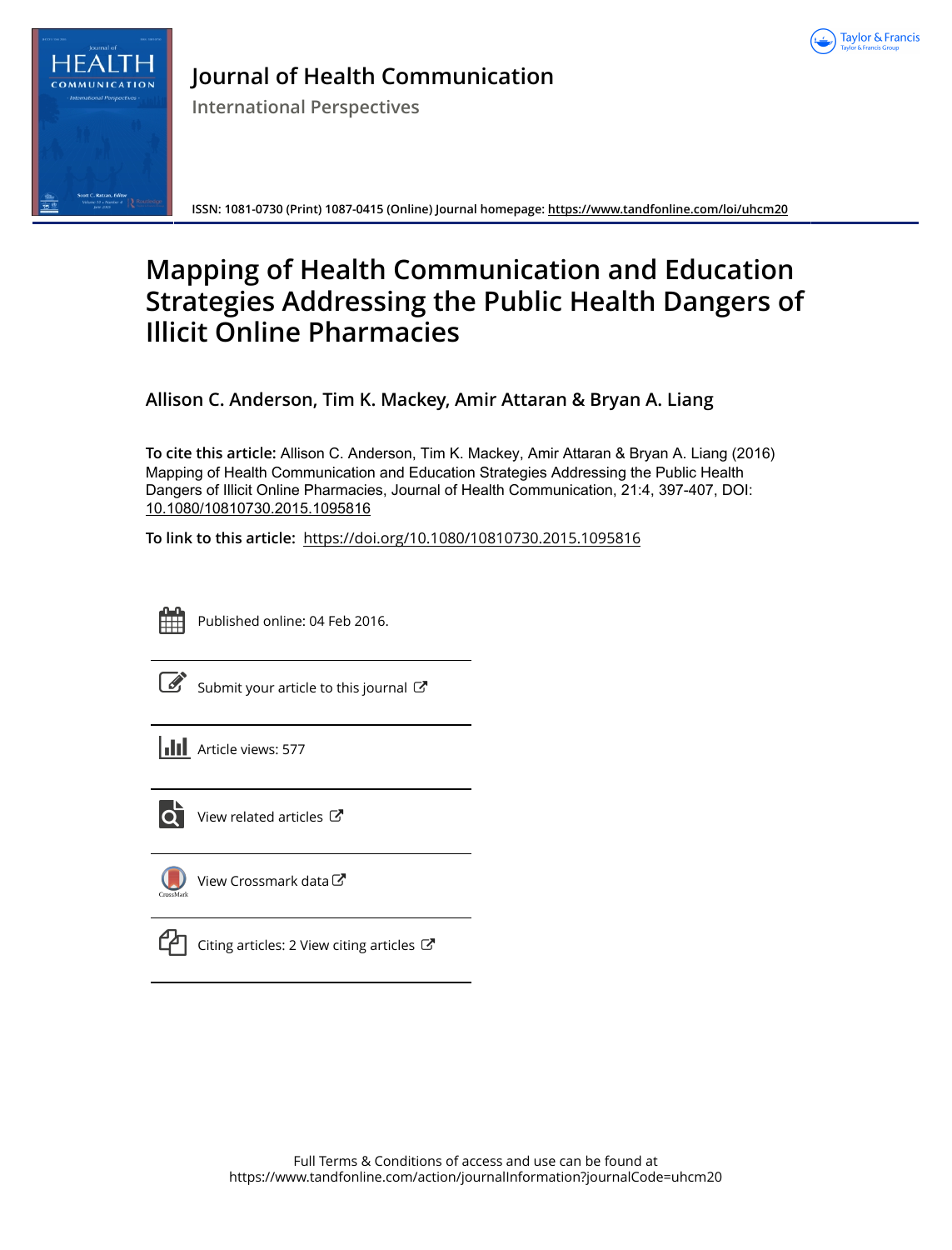# Mapping of Health Communication and Education Strategies Addressing the Public Health Dangers of Illicit Online Pharmacies

ALLISON C. ANDERSON<sup>[1](http://orcid.org/0000-0002-2191-7833),2</sup>, TIM K. MACKEY  $\bigodot^{1,3,4}$ , AMIR ATTARAN<sup>5</sup>, and BRYAN A. LIANG<sup>1</sup>

<sup>1</sup>Global Health Policy Institute, School of Medicine, University of California, San Diego, La Jolla, California, USA <sup>2</sup> Alliance for Safe Online Pharmacies, Washington, DC, USA

3 Department of Anesthesiology, School of Medicine, University of California, San Diego, La Jolla, California, USA

<sup>4</sup> Division of Global Public Health, Department of Medicine, School of Medicine, University of California, San Diego, La Jolla, California, USA

<sup>5</sup> Faculty of Law and Institute of Population Health, University of Ottawa, Ottawa, Canada

Illicit online pharmacies are a growing global public health concern. Stakeholders have started to engage in health promotion activities to educate the public, yet their scope and impact has not been examined. We wished to identify health promotion activities focused on consumer awareness regarding the risks of illicit online pharmacies. Organizations engaged on the issue were first identified using a set of engagement criteria. We then reviewed these organizations for health promotion programs, educational components, public service announcements, and social media engagement. Our review identified 13 organizations across a wide spectrum of stakeholders. Of these organizations, 69.2%  $(n = 9)$ had at least one type of health promotion activity targeting consumers. Although the vast majority of these organizations were active on Facebook or Twitter, many did not have dedicated content regarding online pharmacies (Facebook: 45.5%, Twitter: 58.3%). An online survey administered to 6 respondents employed by organizations identified in this study found that all organizations had dedicated programs on the issue, but only half had media planning strategies in place to measure the effectiveness of their programs. Overall, our results indicate that though some organizations are actively engaged on the issue, communication and education initiatives have had questionable effectiveness in reaching the public. We note that only a few organizations offered comprehensive and dedicated content to raise awareness on the issue and were effective in social media communications. In response, more robust collaborative efforts between stakeholders are needed to educate and protect the consumer about this public health and patient safety danger.

Illicit or no-prescription online pharmacies are a growing public health concern that remains largely underrecognized in health education and promotion initiatives. Though no uniform international regulation or code specifically defines an illicit, illegal, or rogue online pharmacy, law enforcement groups, regulatory agencies, national governments, and international organizations have begun to recognize the importance of addressing this unique form of cybercrime that negatively impacts global patient safety (World Health Organization [WHO], 2011). Generally speaking, an illicit online pharmacy is defined as a website that dispenses prescription drugs directly to consumers while intentionally not complying with applicable laws and regulations, both foreign and domestic. The WHO has further categorized various Internet pharmacy models into legitimate, subscription, lifestyle, and no-prescription models (WHO, 2011). We use the same no-prescription designation as used by the WHO when referring to an *illicit online pharmacy*, defined as a website that "offers mail-order delivery of drugs . . . without a prescription in return for online credit card payment" (WHO, 2011, p. 11). Specifically, by dispensing prescription drugs to consumers without requiring a valid prescription, these websites are in violation of laws and regulations in the vast majority of countries that control the dispensing of prescription pharmaceuticals (Mackey & Liang, [2013b](#page-10-0)).

It is important to note that the operation of illicit "cyberpharmacies" introduces several patient safety concerns. These include consumers gaining unregulated access to potentially fake, fraudulent, falsified, counterfeit, and substandard medicines that have the potential to injure and even result in patient death (Cicero & Ellis, [2012;](#page-10-0) Fittler, Bösze, & Botz, [2013](#page-10-0); Institute of Medicine, [2013](#page-10-0); Jena, Goldman, Foster, & Califano, [2011](#page-10-0); Liang & Mackey, [2009](#page-10-0); Mackey & Liang, [2013a,](#page-10-0) [2013b](#page-10-0); Mackey, Liang, & Strathdee, [2013;](#page-10-0) Orizio et al., [2010](#page-11-0)). Furthermore, this global public health threat extends beyond national borders given the current lack of centralized governance over the Internet and fragmented regulation of online marketing (Mackey & Liang, [2013b\)](#page-10-0). Accelerating the growth in this illicit digital enterprise is the constantly increasing volume of Internet users as a consequence of improved accessibility to the Internet through both traditional Internet access and mobile technology, and growing utilization of these technologies in searching for health-related information and services (International Telecommunication Union, [2013](#page-10-0); Mackey, Liang, Kohler, & Attaran, [2014](#page-10-0); Pew Research Center, [2013](#page-11-0)).

Address correspondence to Tim K. Mackey, Global Health Policy Institute, School of Medicine, University of California, San Diego, 8950 Villa La Jolla Drive, A204, La Jolla, CA 92037, USA. E-mail: tmackey@ucsd.edu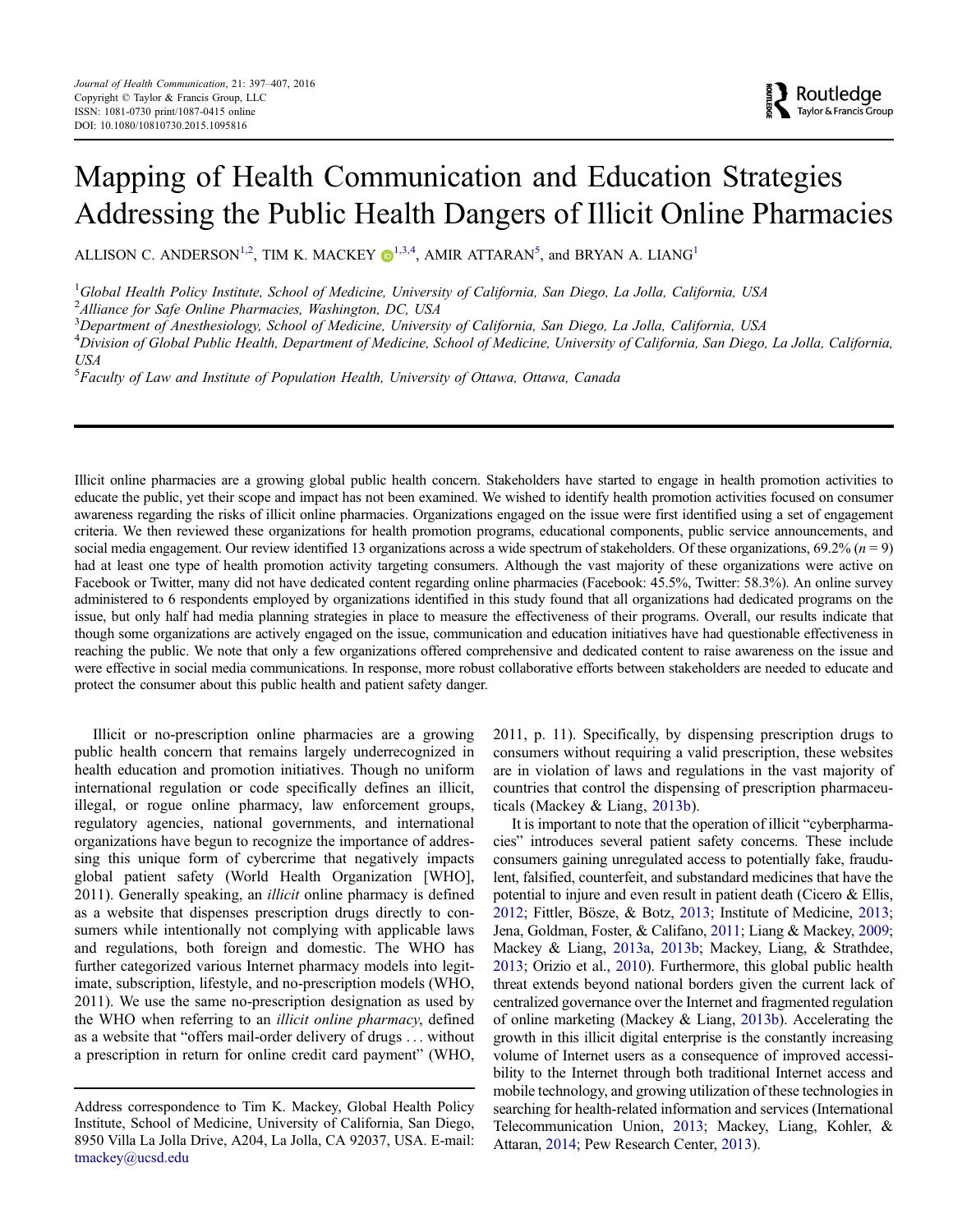With growing utilization of health information online, the proliferation of illicit online pharmacies continues, though consumer outreach and education efforts communicating the risks associated with these websites remain relatively insignificant in comparison to the variety and volume of aggressive online marketing used by Internet pharmacies to target consumers. This is alarming, given that organizations such as the National Association of Boards of Pharmacy (NABP) have reviewed more than 10,500 online pharmacies and found that 97% of sites visited were not in compliance with applicable pharmacy laws and practice standards specific to the regulation of the sale of prescription drugs online in the U.S. market (NABP, 2011, 2012). Adding additional context to this problem are results from a recent U.S. Food and Drug Administration (FDA) survey of adult Internet consumers indicating that nearly 1 in 4 (23%) respondents reported buying a prescription medicine online, even though 29% of these same respondents stated that they lacked confidence in making safe online drug purchases (FDA, n.d.).

Though consumers may have existing suspicions about online pharmacies, they often turn to this method of medicine sourcing because of readily available Internet access, the convenience of ordering online, the ability to have medicines directly shipped to their home, and the lower prices of medicines online (Liang  $\&$ Mackey, [2009;](#page-10-0) Orizio et al., [2010](#page-11-0), [2009](#page-11-0)). To foster this demand, illicit online pharmacies use misleading online marketing strategies, including misrepresenting the legality of importing medicines from foreign countries, informing consumers that a medical questionnaire or other form of online consultation can replace a valid prescription, and misrepresenting the location of their operation or business (i.e., many illicit online pharmacies claim to be Canadian though they operate in other riskier markets; Liang & Mackey, [2009](#page-10-0); Mackey & Liang, [2013b](#page-10-0)). Specifically, illicit online pharmacies utilize various marketing mediums including Web ads, e-mail spam, affiliate networks, social media, and other forms of direct-to-consumer marketing in order to reach a broad demographic of consumers online (Mackey & Liang, [2013a](#page-10-0), [2013b](#page-10-0); Orizio et al., [2010,](#page-11-0) [2009\)](#page-11-0).

Despite existing concerns over illicit online pharmacies as a patient safety hazard, stakeholders engaged on this issue have not been identified or assessed regarding their activities in educating the public on the dangers presented by illicit online pharmacies. Hence, we wished to identify and characterize current health promotion activities targeted at illicit online pharmacies by various public health, drug regulatory, law enforcement, and civil society stakeholders and measure their utilization of social media and other communication strategies.

# Methods

# Identification of Illicit Online Pharmacy Advocacy **Organizations**

We first conducted a review to identify organizations that are currently actively engaged on the illicit online pharmacy issue. This was accomplished by searching the PubMed/MEDLINE and Google Scholar databases to review the peer-reviewed literature for discussion about organizations addressing illicit online pharmacies (searched September 1, 2013, to September

28, 2013). We also conducted general Google search engine inquiries (searched September 1, 2013, to September 28, 2013) using key words associated with illicit online pharmacies in order to identify organizations engaged on the issue using sources including news reports, press releases, organization websites, and public service announcements. Key words and phrases searched included Internet pharmacies, online pharmacies, rogue online pharmacies, online pharmacy awareness, online pharmacy consumer awareness, online pharmacy health behavior, and buying drugs online. Organizations that met at least one or more of the following criteria were identified as engaged on the illicit online pharmacy issue:

- 1. Have dedicated programs associated with outreach to patients on the risks of illicit online pharmacies;
- 2. Provide services or technical assistance to address illicit online pharmacies and also engage in public awareness;
- 3. Have official documents or public statements recognizing the risks posed by illicit online pharmacies and have committed to addressing the issue; and/or
- 4. Create or enforce the laws, policies, and regulations regarding online pharmacies or otherwise engage in public safety measures attempting to address illicit online pharmacies.

#### Assessment of Health Promotional and Education Efforts

After identifying qualifying organizations, we then reviewed each identified organization's website to establish whether consumer engagement specific to online pharmacies actually existed. If such health promotion was present, the types of communication and outreach the organization utilized were then documented and reviewed. We note in some cases that the general outreach mechanisms may not have been singularly focused on consumer awareness of online medicine safety but may nevertheless have contained pertinent safety information regarding online pharmacies. After the organization's initial website review, we then assessed any Internet pharmacy–related programs and initiatives, official documents, and whether the organization used the popular social media platforms Facebook and Twitter. Online pharmacy consumer awareness and engagement efforts were documented for all identified stakeholders and included general safety information, educational videos, links to other websites and outreach programs, press releases, fact sheets, e-mail updates, and other applicable materials.

Both Facebook and Twitter pages, if the organization participated in this method of social media–based communications, were monitored for 6 months (October 1, 2013, to March 31, 2014). Over this period, the number of posts and/or tweets that were directly related to consumer protection and information regarding illicit online pharmacies was tracked and recorded for descriptive analysis. For Facebook pages, the total number of likes (current as of July 2014) for each organization was registered and recorded. The use of this quantitative measure enabled us to assess the potential number of users who were exposed to content the organization posted, and it also represented a possible measure of user support for the organization and its overall operational goals. We then tracked and logged all Facebook posts originating from the identified organization that specifically discussed consumer awareness of online medicine safety and then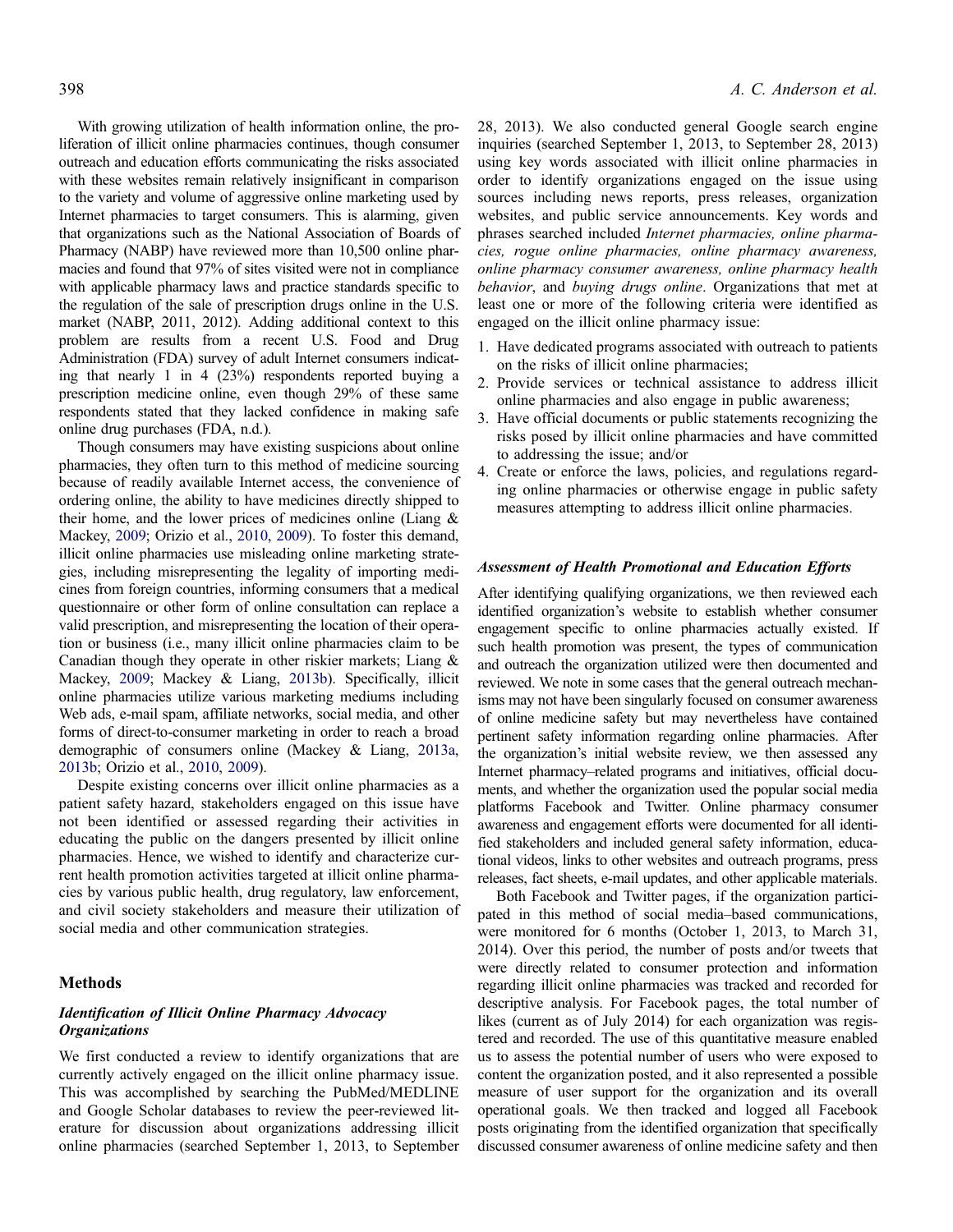calculated the average number of likes, comments, and shares per post. This analysis provided basic information on the utilization, scope of outreach, dissemination, and popularity of such content.

For Twitter, we documented the total number of tweets that the organization had made (since joining the platform and during the study period), the percentage of total tweets discussing online pharmacies, and the number of current followers (as of July 2014.) We collected data by reviewing tweets generated by querying the Twitter search application programming interface (API) for tweets made from the specific Twitter usernames (e.g., @[USERNAME]) of the identified organizations on no less than a monthly basis. The total number of tweets that an organization had made since joining Twitter provided a basic frame of reference for the volume of communication to the organization's followers. The percentage of total tweets discussing illicit online pharmacies provided a better understanding of the priority assessed to the issue of online pharmacies in the context of the organization's overall use of Twitter. Twitter followers, similar to likes on Facebook, represented the total number of individuals who saw the tweets that the organization made. For the study period we manually tracked the total number of tweets made and then calculated the percentage of tweets specifically addressing consumer awareness of online medicine safety. From these data we were also able to determine the average number of retweets (i.e., tweets that were then reposted on another individual's or group's Twitter account) as well as the average number of individuals who tagged the tweet as one of their favorites. This analysis also provided a measure of the potential reach and popularity of such content.

#### Online Survey of Key Stakeholders

In order to augment findings from the review of the organization's communication strategies and social media analysis, we also developed and administered an online survey using the SurveyMonkey® platform and administered it to six employees working at organizations identified in this study. Some sample (nonspecific) titles of respondents included director of national outreach, advisor, director, and communications manager. The organizations chosen as key respondents were those that were the most actively engaged in health promotion communication activities regarding online pharmacies (see the Results section). The survey's purpose was to further explore communication engagement and media planning strategies and to measure the perception of an organization's outreach/education effectiveness directly among those working for the organizations reviewed. Specifically, the survey examined in greater detail an organization's activities in educating the public, clinicians, and policymakers about the dangers of illicit online pharmacies by asking questions to (a) identify the types of media the organization utilized in educational activities, (b) determine whether the organization had a media planning strategy, (c) identify whether the organization was active in establishing partnerships with other organizations on the issue, and (d) ask respondents to rate the overall effectiveness of their organization in different outreach/educational categories. Respondents had the choice of either including their affiliation in the survey results or keeping their responses completely anonymous. The survey was administered in June 2015, and all research activities in this phase of the study received institutional review board (IRB) approval and followed IRB guidelines.

#### Results

#### Organizations Engaged on the Issue of Illicit Online Pharmacies

The 13 organizations we identified as engaged on the public health problem of illicit online pharmacies are summarized in [Table 1](#page-4-0). The organizations comprised a variety of global stakeholders. We define a global stakeholder in alignment with stakeholder analysis methods used in public health as an actor who has a vested interest in an issue or policy that is being promoted through a process (Schmeer, [1999\)](#page-11-0). These stakeholder categories included civil society (defined by the WHO [2016] as nonstate, not-for-profit, voluntary organizations formed by people in the social sphere), law enforcement organizations, regional organizations, drug/pharmacy regulatory bodies, private companies, trade or professional organizations, and international organizations. The most common organization types that met the study's engagement and inclusion criteria were civil society organizations and government agencies, with both categories making up 69.2% ( $n = 9$ ) of all identified organizations.

Of the three identified civil society actors, two were focused solely on the illicit online pharmacy issue. Specifically, the Alliance for Safe Online Pharmacies (ASOP), a  $501(c)(4)$ social welfare organization, lists participation and support from a diverse array of partnerships, including the pharmaceutical industry, pharmacy/pharmacist organizations, technology providers, health care providers, trade association organizations, and other nonprofits associated with public health and drug safety. Members and observers of ASOP consist of pharmaceutical companies (Amgen, Boehringer Ingelheim, Eli Lilly & Company, Johnson & Johnson, Merck, and Takeda) as well as associations including the American Pharmacists Association, National Association of Chain Drug Stores, and the International Pharmaceutical Federation, along with other corporations and organizations. The Center for Safe Internet Pharmacies (CSIP) is primarily composed of companies that make up the Internet ecosystem and whose services/platforms support e-commerce. CSIP's members represent some of the largest technology and service providers globally, including those from the fields of Internet advertising, search, domain name registration, shipping, and payment, such as Google, Yahoo!, Visa, MasterCard, American Express, Facebook, Microsoft, Go Daddy, UPS, and more. The Partnership for Safe Medicines (PSM) is another organization that focuses more broadly on counterfeit drugs and is composed of a group of organizations supported by a mix of members from industry, the nonprofit sector, trade associations, and health care coalitions.

In addition to civil society, two of the reviewed organizations represented law enforcement: One was the internationally based International Criminal Police Organization (INTERPOL), and the other was the U.S.-based Federal Bureau of Investigation (FBI). Three of the organizations identified also represented national drug regulators: the FDA, the U.K. Medicines and Healthcare Products Regulatory Agency (MHRA), and the General Pharmaceutical Council covering England, Scotland, and Wales. International organizations that are United Nations specialized agencies and that focus on crime prevention and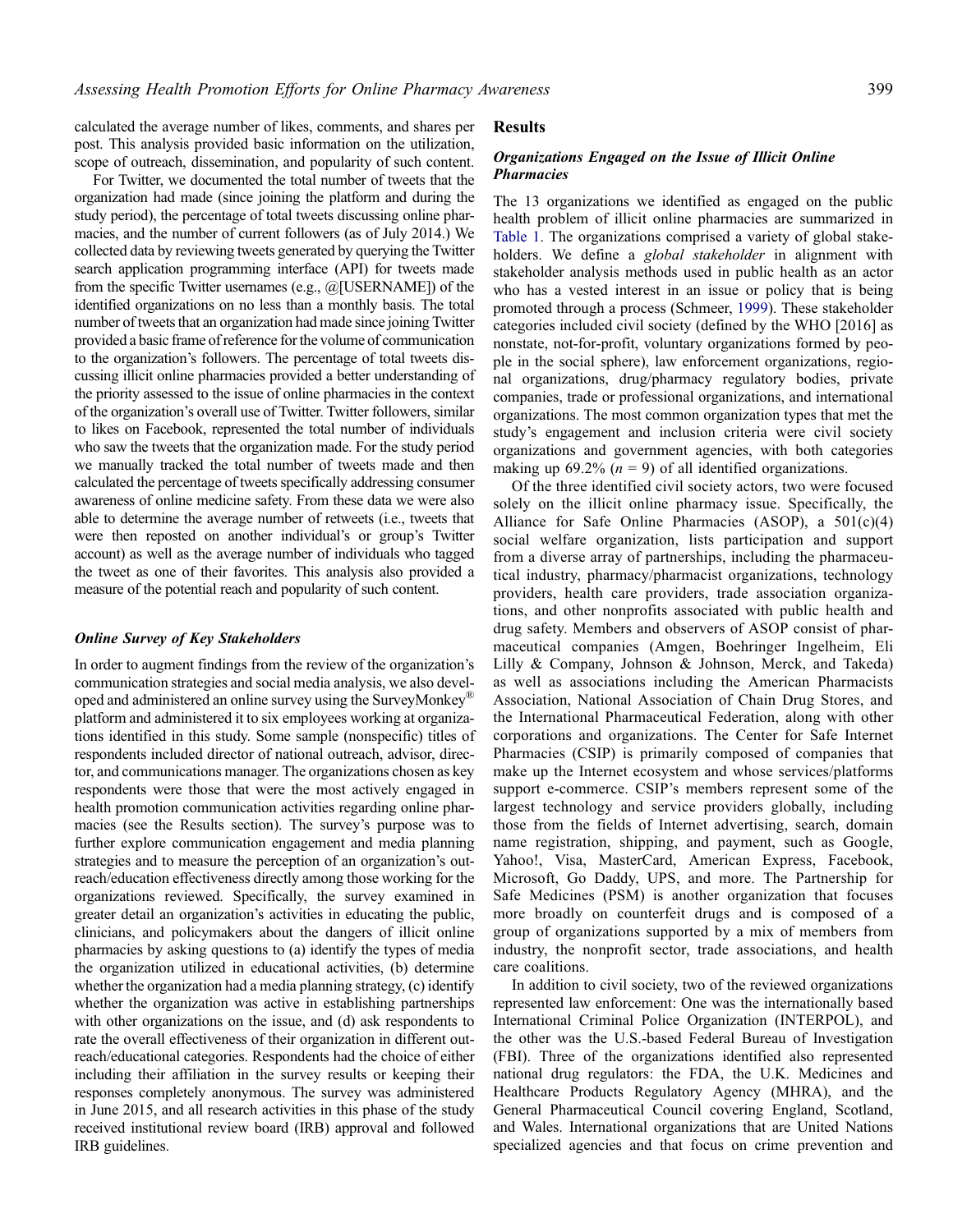| Organization                                              | Type of organization                                                 | Size of<br>organization | Primary purpose of the organization                                                                                                                                                                   |
|-----------------------------------------------------------|----------------------------------------------------------------------|-------------------------|-------------------------------------------------------------------------------------------------------------------------------------------------------------------------------------------------------|
| Alliance for Safe Online<br>Pharmacies                    | Civil society (professional<br>societies/associations)               | Small                   | Coalition of members aimed at patient protection and access to<br>safe online pharmacies on a global level                                                                                            |
| The Center for Safe<br>Internet Pharmacies                | Civil society (alliance/<br>advocacy organizations)                  | Small                   | Nonprofit association dedicated to providing consumers with<br>access to safe online pharmacies and medications                                                                                       |
| European Parliament                                       | Government (parliamentary<br>institution)                            | Large                   | Parliamentary institution of the European Union that serves as the<br>legislative function of the European Union                                                                                      |
| Federal Bureau of<br>Investigation                        | Government (law<br>enforcement)                                      | Large                   | U.S. government entity that focuses on federal crime<br>investigation and serves as an internal intelligence agency                                                                                   |
| U.S. Food and Drug<br>Administration                      | Government (drug/pharmacy<br>regulator)                              | Large                   | U.S.-based agency tasked with the protection and promotion of<br>public health through regulations and the general oversight of<br>food and drug safety                                               |
| General Pharmaceutical<br>Council                         | Government (drug/pharmacy<br>regulator)                              | Large                   | Council, formerly part of the Royal Pharmaceutical Society of<br>Great Britain, that is responsible for the regulation of pharmacies<br>and the pharmacist profession in England, Scotland, and Wales |
| International Criminal<br>Police Organization             | International organization<br>(law enforcement)                      | Large                   | Intergovernmental organization engaged in international police<br>efforts                                                                                                                             |
| LegitScript                                               | Private company                                                      | Small                   | Organization that monitors and authenticates online pharmacies                                                                                                                                        |
| Medicines and Healthcare<br>Products Regulatory<br>Agency | Government (drug/pharmacy<br>regulator)                              | Large                   | U.K.-based agency responsible for regulating all medicines and<br>medical devices and ensuring that they are safe                                                                                     |
| National Association of<br>Boards of Pharmacy             | Civil society (professional<br>societies/associations)               | Small                   | International organization that aids in the development,<br>enforcement, and implementation of uniform standards for<br>pharmacies                                                                    |
| Partnership for Safe<br>Medicines                         | Civil society (promotion of<br>business [chambers of<br>commerce])   | Small                   | Coalition of organizations and individuals focused on drug safety<br>and counterfeit drug education                                                                                                   |
| United Nations Office on<br>Drugs and Crime               | International organization<br>(United Nations specialized<br>agency) | Large                   | Office established by the United Nations to concentrate on drug<br>control and crime prevention                                                                                                       |
| World Health<br>Organization                              | International organization<br>(United Nations specialized<br>agency) | Large                   | Agency of the United Nations focused on international public<br>health                                                                                                                                |

<span id="page-4-0"></span>Table 1. Organizations with relevance to online pharmacy safety

international public health were also represented and included the United Nations Office on Drugs and Crime (UNODC) and WHO, respectively. A regional parliamentary institution, a private company, and a trade/professional association were also identified as participating organization types. These were the European Parliament; LegitScript, LLC; and the NABP, respectively.

Collectively, this identification and characterization of illicit online pharmacy stakeholders depicts a relatively diverse participation of entities from both the public and private sectors; from domestic and international constituencies; and covering subject areas including patient safety, information technology, crime prevention, drug/pharmacy regulation, and global public health.

# Health Promotion and Outreach Activities

Engagement in health promotion by the identified stakeholders in educating consumers regarding the potential dangers of illicit online pharmacies is summarized in [Table 2.](#page-6-0) Of the organization websites reviewed, 69.2% ( $n = 9$ ) had at least one type of health promotion outreach activity targeted to consumers regarding illicit online pharmacies. The four organizations that did not actively engage in a dedicated externally facing consumer health promotion activity included both of the international organizations (UNODC and WHO) as well as the FBI and the European Parliament.

Among the organizations that actively engaged in health promotion efforts, websites operated by drug regulators, including the FDA's BeSafeRx website (see [http://www.fda.gov/drugs/](http://www.fda.gov/drugs/resourcesforyou/consumers/buyingusingmedicinesafely/buyingmedicinesovertheinternet/besaferxknowyouronlinepharmacy/default.htm) [resourcesforyou/consumers/buyingusingmedicinesafely/buying](http://www.fda.gov/drugs/resourcesforyou/consumers/buyingusingmedicinesafely/buyingmedicinesovertheinternet/besaferxknowyouronlinepharmacy/default.htm)[medicinesovertheinternet/besaferxknowyouronlinepharmacy/](http://www.fda.gov/drugs/resourcesforyou/consumers/buyingusingmedicinesafely/buyingmedicinesovertheinternet/besaferxknowyouronlinepharmacy/default.htm) [default.htm](http://www.fda.gov/drugs/resourcesforyou/consumers/buyingusingmedicinesafely/buyingmedicinesovertheinternet/besaferxknowyouronlinepharmacy/default.htm)) and the MHRA's consumer safety website ([http://](http://www.mhra.gov.uk/Safetyinformation/Generalsafetyinformationandadvice/Adviceandinformationforconsumers/BuyingmedicinesovertheInternet/index.htm) [www.mhra.gov.uk/Safetyinformation/Generalsafetyinformation](http://www.mhra.gov.uk/Safetyinformation/Generalsafetyinformationandadvice/Adviceandinformationforconsumers/BuyingmedicinesovertheInternet/index.htm) [andadvice/Adviceandinformationforconsumers/Buyingmedicine](http://www.mhra.gov.uk/Safetyinformation/Generalsafetyinformationandadvice/Adviceandinformationforconsumers/BuyingmedicinesovertheInternet/index.htm) [sovertheInternet/index.htm\)](http://www.mhra.gov.uk/Safetyinformation/Generalsafetyinformationandadvice/Adviceandinformationforconsumers/BuyingmedicinesovertheInternet/index.htm), were some of the most robust and included videos; fact sheets; downloadable information leaflets; e-mail updates; press releases; consumer reporting mechanisms; and a toolkit filled with additional downloads, such as palm cards, stickers, Quick Response Codes, and brochures. The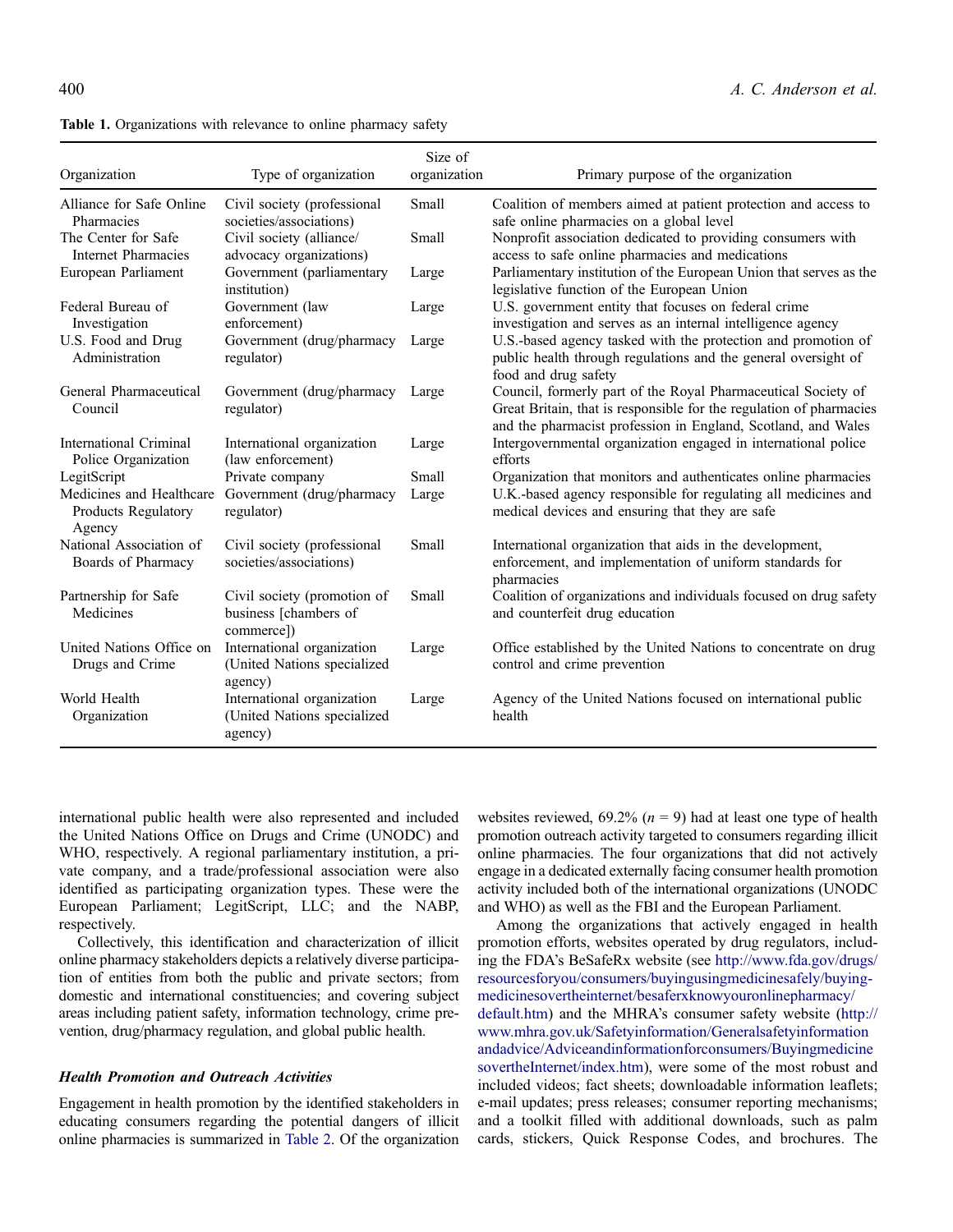three civil society organizations (ASOP, CSIP, and PSM) as well as the international law enforcement agency INTERPOL also offered considerable outreach programs for online pharmacy safety, including consumer awareness and public announcement videos, fact sheets, as well as links to external websites providing additional information.

We note that INTERPOL engaged in public awareness on the issue by highlighting its coordination of international enforcement activities against illicit online pharmacies. INTERPOL's Operation Pangea is a public–private partnership initiative operated by INTERPOL that combats the sale of illegal medicines online and includes the participation of national police, health regulators, customs agencies, and organizations from the private sector. When Operation Pangea began in 2008, there were only 10 participating countries, and specific data regarding the number of commercial websites taken down and counterfeit drugs seized were not publicized (Interpol, [n.d.](#page-10-0)). However, since its inception results have begun to take shape, with Operation Pangea VII in 2014 reporting 111 participating countries, 237 arrests worldwide, 10,000 websites shut down, and some 19,000 illicit online pharmacy advertisements removed from social media platforms (Interpol, [2014](#page-10-0)). Consequentially, results from Operation Pangea have been widely publicized in general media outlets. Though the overall effectiveness of Operation Pangea has not been validated, INTERPOL's broad stakeholder participation and the publicity generated from this yearly international week of action against illicit online pharmacies appears to provide important opportunities to engage in education and awareness building around the issue.

#### Social Media Utilization

Data on Facebook use by identified organization are summar-ized in [Table 3.](#page-7-0) In total, 84.6% ( $n = 11$ ) of organizations had a dedicated Facebook page that they used for a variety of communication purposes. However, of the organizations active on Facebook, only 45.5% ( $n = 5$ ) had content specific to consumer awareness regarding online pharmacies. The number of Facebook users who liked the Facebook pages of these organizations ranged widely from only 213 users to more than 1.5 million directly attributable to the size of the organization. In fact, after we categorized the identified organizations based on size (i.e., number of employees), none of the small organizations had more than 1,000 likes. Conversely, three of the organizations with the highest number of likes were large government or international bodies: the European Parliament, the WHO, and the FBI. None of these large organizations had a post directly related to consumer awareness of online medicine safety during the review period.

Conversely, the smaller and more issue-focused organizations, including ASOP, CSIP, PSM, and LegitScript, had some of the highest levels of consumer awareness posts regarding online medicine safety, but as a group these organizations had the fewest Facebook page likes. Hence, these organizations were actively posting information on illicit online pharmacies on Facebook but did not have the same reach and impact on public awareness given that far fewer Facebook users were exposed to their content. Furthermore, the average number of likes and shares for each online medicine safety post was extremely low  $(<0.91$ ), indicating that even within these smaller and more concentrated user groups, content may not have been receiving much attention.

[Table 4](#page-7-0) summarizes the data from Twitter accounts for the 13 identified organizations. Overall, organizations were more active on Twitter than Facebook, with 92.3% ( $n = 12$ ) having an active Twitter account. Of the organizations active on Twitter, 58.3%  $(n = 7)$  had content specific to consumer awareness regarding online pharmacies. The organizations also had a wide range of Twitter followers, with the least number of followers attributed to ASOP at just 178 and the highest number of followers attributed to the WHO at more than 1.34 million. This again tracked with the size of the organization, such that none of the smaller organizations exceeded 2,500 Twitter followers, and most had less than 500.

The total number of tweets by the 12 organizations with Twitter accounts and the number of tweets that were directly related to consumer awareness of online medicine safety are summarized in [Table 4.](#page-7-0) As with trends observed for Facebook, we observed a general pattern emerge in which the most popular Twitter accounts had the lowest percentages of posting/content regarding online pharmacy safety. Conversely, the organizations with the fewest Twitter followers had the highest number of online medicine safety consumer awareness tweets.

Specifically, the FDA had the highest volume and number of average tweet favorites per online pharmacy awareness content compared to other organizations, including ASOP and CSIP, which are solely devoted to the issue. Although the FDA had a lower absolute percentage of tweets regarding online medicine safety, it had one of the highest levels of retweets and favorites. These findings have implications for health promotion aimed at informing consumers about Internet pharmacy risks, as organization-specific social media analytics appear to have a high degree of influence on the reach and impact of risk communication and should be considered a critical element in media planning strategies and the formation of potential organizational partnerships to better effectuate education and awareness programs for consumers.

#### Survey Results

Our online survey utilized a convenience sample of seven adults and yielded a response rate of six (85.7%) respondents employed by organizations identified as actively engaged on the issue, including respondents from ASOP, CSIP, LegitScript, NABP, and two respondents from organizations who preferred to remain anonymous. Respondents were asked questions about their organization's forms of communication, social media usage, media planning strategies, partnerships with other organizations, and their perception of the effectiveness of their organization's outreach and education efforts regarding the public health dangers of online pharmacies. All of the respondents stated that their organizations had dedicated patient outreach or education programs and reported using an average of three types of media in their communication strategies, with dedicated website content (100%), press releases (100%), public service announcements (83.3%), and social media (83.3%) being the most commonly utilized (see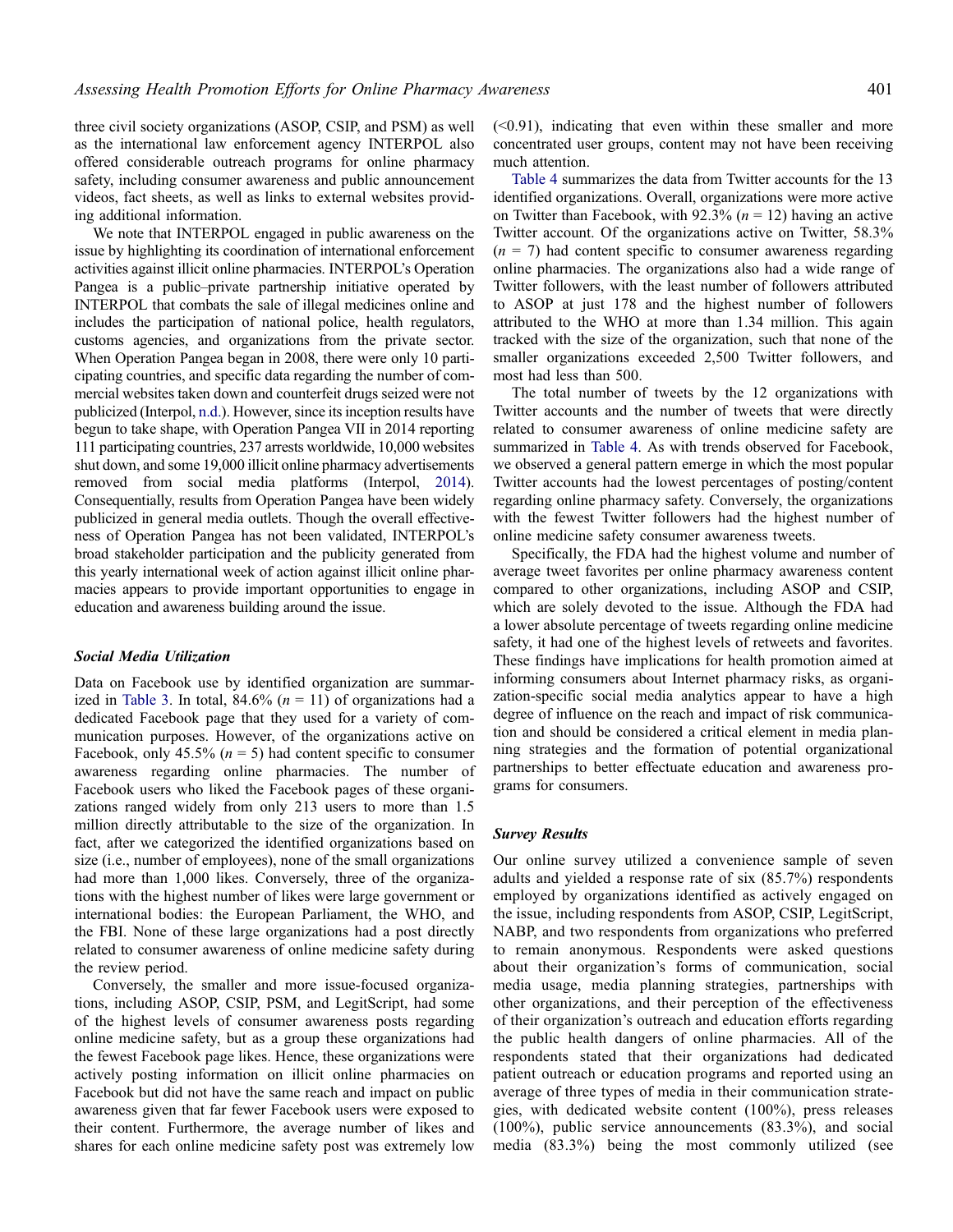| Organization                                                  | Engagement<br>in health<br>promotion | Types of health<br>promotion                                                                                                        |     | Website Facebook Twitter |     | <b>RSS</b>     | feed LinkedIn YouTube |                | Google | Flickr |
|---------------------------------------------------------------|--------------------------------------|-------------------------------------------------------------------------------------------------------------------------------------|-----|--------------------------|-----|----------------|-----------------------|----------------|--------|--------|
| Alliance for Safe Online<br>Pharmacies                        | Yes                                  | Links to videos and<br>websites<br>Press releases<br>Video of past<br>presentations<br>Government relations                         | Yes | N <sub>0</sub>           | Yes | Yes            | No                    | N <sub>o</sub> | No     | No     |
| The Center for Safe<br><b>Internet Pharmacies</b>             | Yes                                  | General safety<br>information<br>Links to videos and<br>websites<br>Public service<br>announcement videos                           | Yes | Yes                      | Yes | No             | No                    | No             | Yes    | No     |
| European Parliament                                           | No                                   |                                                                                                                                     | Yes | Yes                      | Yes | Yes            | Yes                   | Yes            | No     | Yes    |
| Federal Bureau of<br>Investigation                            | N <sub>0</sub>                       |                                                                                                                                     | Yes | Yes                      | Yes | Yes            | No                    | Yes            | No     | No     |
| U.S. Food and Drug<br>Administration                          | Yes                                  | Videos and Fact<br>sheets<br>Press releases<br>E-mail updates<br>Downloads of<br>educational materials                              | Yes | Yes                      | Yes | Yes            | No                    | Yes            | No     | Yes    |
| General Pharmaceutical<br>Council                             | Yes                                  | General safety<br>information                                                                                                       | Yes | Yes                      | Yes | Yes            | No                    | No             | No     | No     |
| <b>International Criminal</b><br>Police Organization          | Yes                                  | Press releases<br>(Operation Pangea)                                                                                                | Yes | Yes                      | Yes | N <sub>0</sub> | No                    | Yes            | No     | No     |
| LegitScript                                                   | Yes                                  | General safety<br>information<br>Links to websites                                                                                  | Yes | Yes                      | Yes | No             | Yes                   | Yes            | Yes    | No     |
| Medicines and Healthcare Yes<br>Products Regulatory<br>Agency |                                      | General safety<br>information<br>Links to videos and<br>websites<br>Downloads of<br>educational materials<br>Leaflets               | Yes | Yes                      | Yes | Yes            | No                    | Yes            | No     | No     |
| National Association of<br>Boards of Pharmacy                 | Yes                                  | Links to videos and<br>websites                                                                                                     | Yes | No                       | No  | Yes            | No                    | No             | No     | No     |
| Partnership for Safe<br>Medicines                             | Yes                                  | Downloads of<br>educational materials<br>Fact sheets<br>Press releases<br>Drug safety alerts<br>Links to websites<br>E-mail updates | Yes | Yes                      | Yes | Yes            | N <sub>0</sub>        | Yes            | No     | Yes    |
| United Nations Office on No<br>Drugs and Crime                |                                      |                                                                                                                                     | Yes | Yes                      | Yes | Yes            | No                    | Yes            | No     | Yes    |
| World Health<br>Organization                                  | No                                   |                                                                                                                                     | Yes | Yes                      | Yes | Yes            | N <sub>0</sub>        | Yes            | Yes    | No     |

<span id="page-6-0"></span>Table 2. Health promotion communication mediums for online pharmacies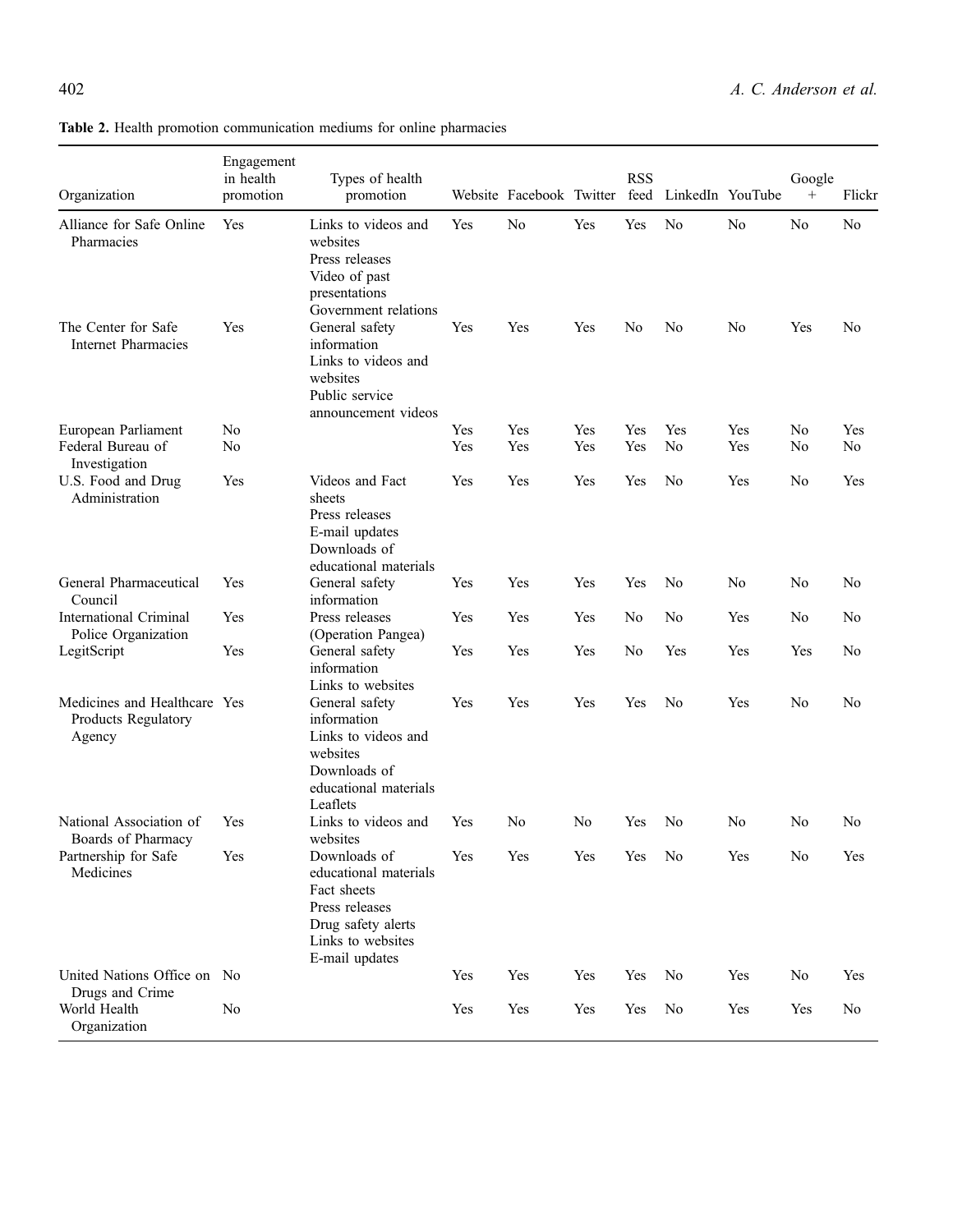| Organization                                           | Facebook<br>page | Likes <sup>a</sup> | No. of consumer<br>awareness posts | post likes | Average no. of Average no. of post<br>comments | Average no. of<br>post shares |
|--------------------------------------------------------|------------------|--------------------|------------------------------------|------------|------------------------------------------------|-------------------------------|
| Alliance for Safe Online<br>Pharmacies                 | N <sub>0</sub>   |                    |                                    |            |                                                |                               |
| The Center for Safe Internet<br>Pharmacies             | Yes              | 213                | 102                                | 0.05       | $\bf{0}$                                       | 0.02                          |
| European Parliament                                    | Yes              | 1,503,152          | $\mathbf{0}$                       |            |                                                |                               |
| Federal Bureau of Investigation                        | Yes              | 763,009            | 0                                  |            |                                                |                               |
| U.S. Food and Drug<br>Administration                   | Yes              | 155,337            |                                    | 50         | 10                                             | 36                            |
| General Pharmaceutical Council                         | Yes              | 910                | $\bf{0}$                           |            |                                                |                               |
| International Criminal Police<br>Organization          | Yes              | 27,130             | $\theta$                           |            |                                                |                               |
| LegitScript                                            | Yes              | 785                | 15                                 | 1.07       | $\mathbf{0}$                                   | 0.07                          |
| Medicines and Healthcare Products<br>Regulatory Agency | Yes              | 856                | 2                                  | 1.50       | 2                                              | $\bf{0}$                      |
| National Association of Boards of<br>Pharmacy          | N <sub>o</sub>   |                    |                                    |            |                                                |                               |
| Partnership for Safe Medicines                         | Yes              | 900                | 2                                  |            | $\mathbf{0}$                                   | $\mathbf{0}$                  |
| United Nations Office on Drugs<br>and Crime            | Yes              | 65,411             | $\theta$                           |            |                                                |                               |
| World Health Organization                              | Yes              | 1,036,633          | $\bf{0}$                           |            |                                                |                               |

<span id="page-7-0"></span>

|  |  |  | Table 3. Consumer awareness posts on Facebook regarding illicit online pharmacies (October 1, 2013, to March 31, 2014) |
|--|--|--|------------------------------------------------------------------------------------------------------------------------|
|--|--|--|------------------------------------------------------------------------------------------------------------------------|

a Current as of July 9, 2014.

| Organization                                              |                | Total<br>Twitter tweets <sup>a</sup> | Twitter<br>followers <sup>a</sup> | tweets           | Percentage of<br>No. of consumer awareness<br>tweets | Average no. of<br>retweets per<br>awareness tweet | Average no. of tweet<br>favorites per awareness<br>tweet |
|-----------------------------------------------------------|----------------|--------------------------------------|-----------------------------------|------------------|------------------------------------------------------|---------------------------------------------------|----------------------------------------------------------|
| Alliance for Safe Online<br>Pharmacies                    | Yes            | 671                                  | 178                               | 116              | 42.24                                                | 0.37                                              | 0.10                                                     |
| The Center for Safe Internet<br>Pharmacies                | Yes            | 851                                  | 371                               | 160              | 80.63                                                | 0.25                                              | 0.01                                                     |
| European Parliament                                       | Yes            | 9,662                                | 47,900                            | 759 <sup>b</sup> | 0.00                                                 |                                                   |                                                          |
| Federal Bureau of<br>Investigation                        | Yes            | 7,162                                | 900,000                           | 408              | 0.00                                                 |                                                   |                                                          |
| U.S. Food and Drug<br>Administration                      | Yes            | 2,401                                | 61,600                            | 329              | 2.73                                                 | 8.11                                              | 1.67                                                     |
| General Pharmaceutical<br>Council                         | Yes            | 682                                  | 5,920                             | 160              | 0.00                                                 |                                                   |                                                          |
| International Criminal<br>Police Organization             | Yes            | 1,748                                | 30,600                            | 266              | 0.75                                                 | 13                                                | 3                                                        |
| LegitScript                                               | Yes            | 905                                  | 220                               | 35               | 25.71                                                | 0.44                                              | 0.33                                                     |
| Medicines and Healthcare<br>Products Regulatory<br>Agency | Yes            | 177                                  | 1,896                             | 57               | 1.75                                                 | 2                                                 | $\mathbf{0}$                                             |
| National Association of<br>Boards of Pharmacy             | N <sub>0</sub> |                                      |                                   |                  |                                                      |                                                   |                                                          |
| Partnership for Safe<br>Medicines                         | Yes            | 7,043                                | 2,457                             | 622              | 4.66                                                 | 0.17                                              | $\mathbf{0}$                                             |
| United Nations Office on<br>Drugs and Crime               | Yes            | 5,856                                | 47,600                            | 331              | 0.00                                                 |                                                   |                                                          |
| World Health Organization                                 | Yes            | 11,200                               | 1,340,000                         | $795^{\circ}$    | 0.00                                                 |                                                   |                                                          |

Table 4. Consumer awareness tweets on Twitter regarding illicit online pharmacies (October 1, 2013, to March 31, 2014)

<sup>a</sup>Current as of July 9, 2014. <sup>b</sup>Tweets between December 19, 2013, and March 31, 2014. <sup>c</sup>Tweets between December 5, 2013, and March 31, 2014.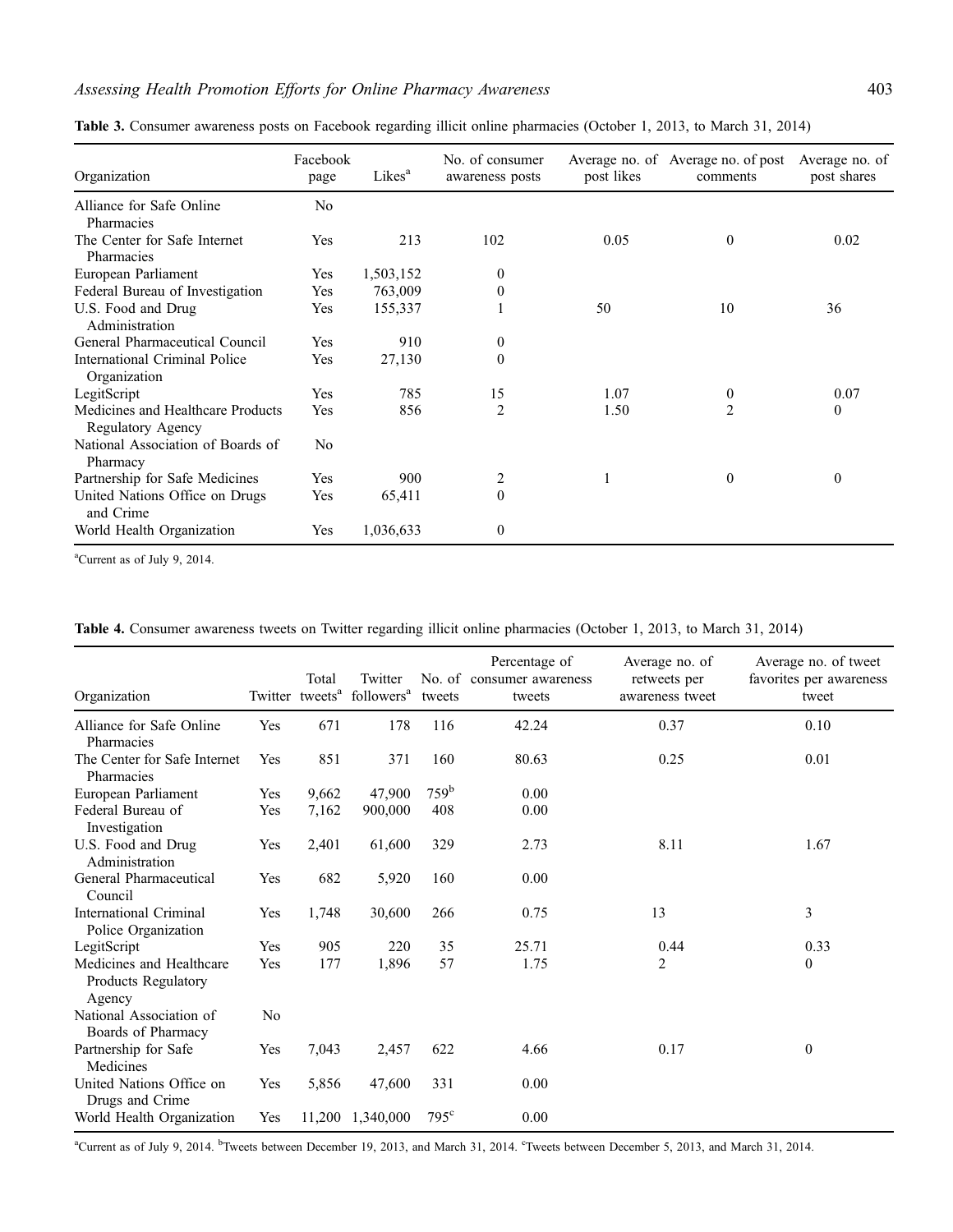Table 5). Among those respondents reporting social media use, Twitter (100%), Facebook (80%), YouTube (60%) and blog sites (60%) were reported as the most utilized. These results generally align with study findings on general media and social media usage by these organizations.

Despite widespread use of different forms of media, only half  $(n = 3)$  of respondents reported actually having a media planning strategy in place to measure the effectiveness of their outreach/ education activities. The absence of a media planning strategy could consequentially have an impact on the dissemination of content, number of impressions/level of public exposure, and effectiveness of countermarketing campaigns. In contrast, investment in partnership building on the issue was robust, with all respondents reporting that they currently partnered with other organizations to improve public outreach and education on the issue. Many of these partnerships were concentrated within respondent networks, with ASOP and CSIP the most represented in partnership networks, though other organizations not reviewed in this study were also named. It remains to be seen whether these partnership and alliance-building strategies will actually translate to comarketing or joint communication campaigns, as few were observed during the study period. Finally, respondents' perceptions regarding the effectiveness of their organization's outreach and education efforts were positive overall. Respondents reported a weighted "above average" rating (Likert scale of 1–5, with 1 representing extremely poor and 5 outstanding) for overall effectiveness of outreach and education efforts, with partnership building/alliance and public outreach having the highest positive response ratings (see [Figure 1](#page-9-0)).

#### Limitations

Our study has certain limitations. We undertook a review and conducted online search queries to identify stakeholders actively engaged on the issue of illicit online pharmacies and also conducted a review of social media content and analytics used by identified organizations. These searches were conducted at a prescribed point of time, with the results similarly limited to the study period examined. Since our review was conducted, identified organizations may have increased or diminished their online presence and social media engagement. Also, new organizations have emerged with the aim of educating the public on the dangers of illicit online pharmacies. For example, one new online campaign addressing both Internet pharmacies and counterfeit drugs that was not assessed, called Fight the Fakes [\(www.fightthefakes.](http://www.fightthefakes.org) [org\)](http://www.fightthefakes.org), is notable given its diverse partnership network, widespread use of social media platforms, and relatively robust content offering. Assessment of social media–derived analytics also has its limitations. Specifically, the number of likes may not be an accurate or valid indicator of content reach, public engagement, or advertising effectiveness, as these metrics can be fraudulently purchased online (Sullivan, [2014](#page-11-0)). Our sample of Twitter data might also have been limited in scope, as we used publicly available data from the Twitter search API and did not query the full Twitter firehose, which requires a fee to gain access. Furthermore, our online survey results were limited to a small convenience sample of a subset of organizations that we examined during the study period and are not a representative sample of stakeholders or consumer perceptions on the issue.

#### **Discussion**

The public health threat of illicit online pharmacies is a global concern, as it is enabled by digital technologies that lack appropriate monitoring for illegal activity and misleading marketing that is aimed at consumers (Mackey & Liang, [2011](#page-10-0), [2013b](#page-10-0); WHO, 2011). The lack of regulation and ease of establishing an online pharmacy allows unscrupulous actors to take advantage of online anonymity, an increasingly accessible e-commerce environment, and fragmentation of legislation that regulates the marketing and sale of medicines online (Liang & Mackey, [2009;](#page-10-0) Mackey & Liang, [2013b](#page-10-0)). Specifically, a survey of WHO member states found that 66% of the respondents'

Table 5. Respondents' use of media to educate the public or other stakeholders

| Answer option                    | $\frac{0}{0}$ | Count    |
|----------------------------------|---------------|----------|
| Dedicated website content        | 100.0         | 6        |
| Public service announcements     | 83.3          | 5        |
| Press releases                   | 100.0         | 6        |
| Educational offerings/courses    | 33.3          | 2        |
| Print media                      | 50.0          | 3        |
| Radio media                      | 33.3          | 2        |
| Television/broadcast media       | 33.3          | 2        |
| Internet ads/promotion           | 66.7          | 4        |
| Mailing lists                    | 66.7          | 4        |
| Customized educational materials | 33.3          | 2        |
| RSS feed                         | 33.3          | 2        |
| Social media                     | 83.3          |          |
| Other (please specify)           | 16.7          |          |
| Answered question                |               | 6        |
| Skipped question                 |               | $\theta$ |

Note. Respondents were asked "What types of media do you use to educate the public or other stakeholders? (list all)."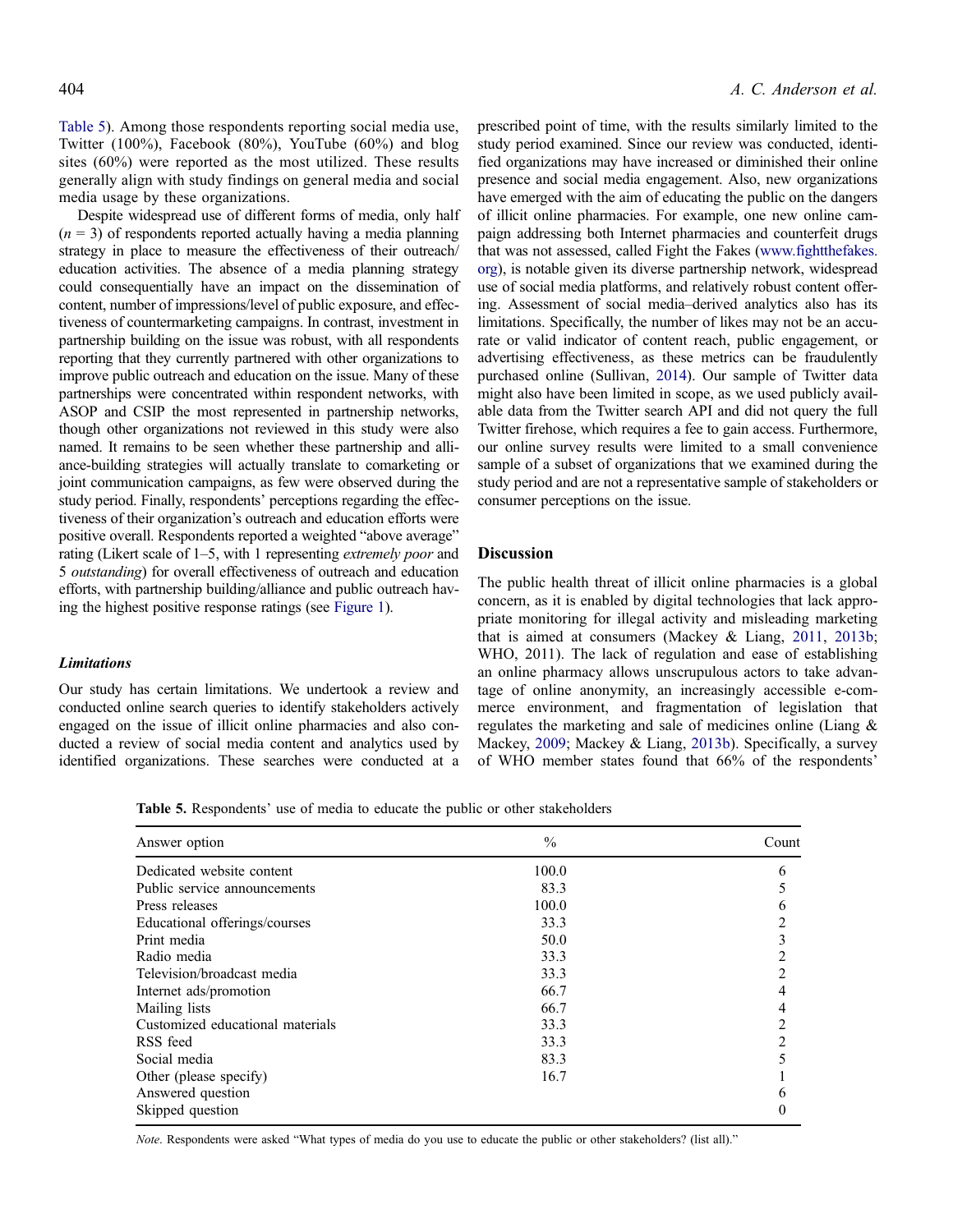<span id="page-9-0"></span>

Fig. 1. Respondents' perceptions of their organization's overall outreach and education effectiveness in different categories. Respondents used a Likert rating scale from 1 to 5 (1 = extremely poor, 2 = poor, 3 = average, 4 = above average, 5 = outstanding).

countries do not have legislation regulating Internet pharmacies, with those countries with legislation tending to be the higher income countries (WHO, 2011). The same WHO report also found that only 47% have a government-sponsored initiative for educating the public on Internet safety (WHO, 2011). Collectively, these challenges reify the need for more robust education and consumer outreach efforts to educate patients on the potential safety risks associated with illicit online pharmacies.

Results from this study provide important exploratory information that may inform future health education and communication efforts on the issue. To begin, social media continues to play an important role in health promotion and public engagement. We specifically reviewed the use of social media by stakeholder organizations, as illicit online pharmacies themselves have been identified as incorporating social media content into their marketing strategies to increase their online presence, market to consumers, and solicit sales (Liang & Mackey, [2011](#page-10-0); Mackey & Liang, [2013a\)](#page-10-0). Hence, social media platforms have the potential to both promote dangerous online health behavior and also positively educate consumers on the risks of illicit online pharmacies (Rozenblum & Bates, [2013](#page-11-0)). As a response, health education and consumer outreach strategies need to more effectively leverage social media technologies to countermarket and inform consumers about the dangers of illicit online pharmacies in an effective and targeted way. This could include the use of existing website and search analytic tools such as Google Analytics and Google AdWords, both reported as tools utilized to observe consumer online behavior and target education efforts by our survey respondent from CSIP. Furthermore, other programs targeted at physical activity, smoking cessation, and weight loss have been proven effective when using social media and Internet-based programs for health promotion (Portnoy, Scott-Sheldon, Johnson, & Carey, [2008\)](#page-11-0). These social media–based interventional models should also be considered for outreach and education on illicit Internet pharmacies.

Finally, social media analytics indicate that larger, more established organizations need to take the lead by partnering with other stakeholders that specifically devote content to educating

consumers about the dangers of online pharmacies but have a smaller presence and social media footprint among the general public. Partnerships utilizing this strategy are key, as they will enable specialized organizations to focus on their respective areas of expertise and also allow them access to a broader network of Internet users/consumers to improve the impact and outreach of their programs. As an example, [Table 3](#page-7-0) shows the Facebook activity for the FDA. Despite more than 150,000 individuals following the FDA and receiving its posts, the FDA posted only one message during the study period regarding consumer awareness of online medicine safety. With this single post, it received 50 likes, 10 comments, and 36 shares. This represents more interactions than the Facebook page impressions of all of the other 10 organizations combined, even with smaller organizations posting multiple consumer awareness messages.

This example provides a compelling reason for organizations such as the FDA, MHRA, and WHO to take the lead in increasing public safety awareness regarding the public health risks of illicit online pharmacies. In addition, these results support the conclusion that smaller organizations with targeted educational messages should formally partner with larger organizations like the FDA and MHRA, a strategy respondents appear to be pursuing based on our survey results reporting active partnership building. However, in order to ensure that organizational partnerships and communication/outreach programs can be successful, stakeholders and national governments must also take into account the need for adequate funding and greater commitment to these efforts by integrating them as a critical strategy in their broader prevention and enforcement mandates for online health and drug safety.

### Conclusion

Today's patient is becoming more invested in his or her own health care, with the Internet and social media now acting as primary driving forces for health information consumption (Pew Ressearch Center, [2013;](#page-11-0) Rozenblum & Bates, [2013](#page-11-0)). This development has enabled the proliferation of online pharmacies that are taking advantage of the rise of the e-patient and that can also leverage online marketing and social media to promote their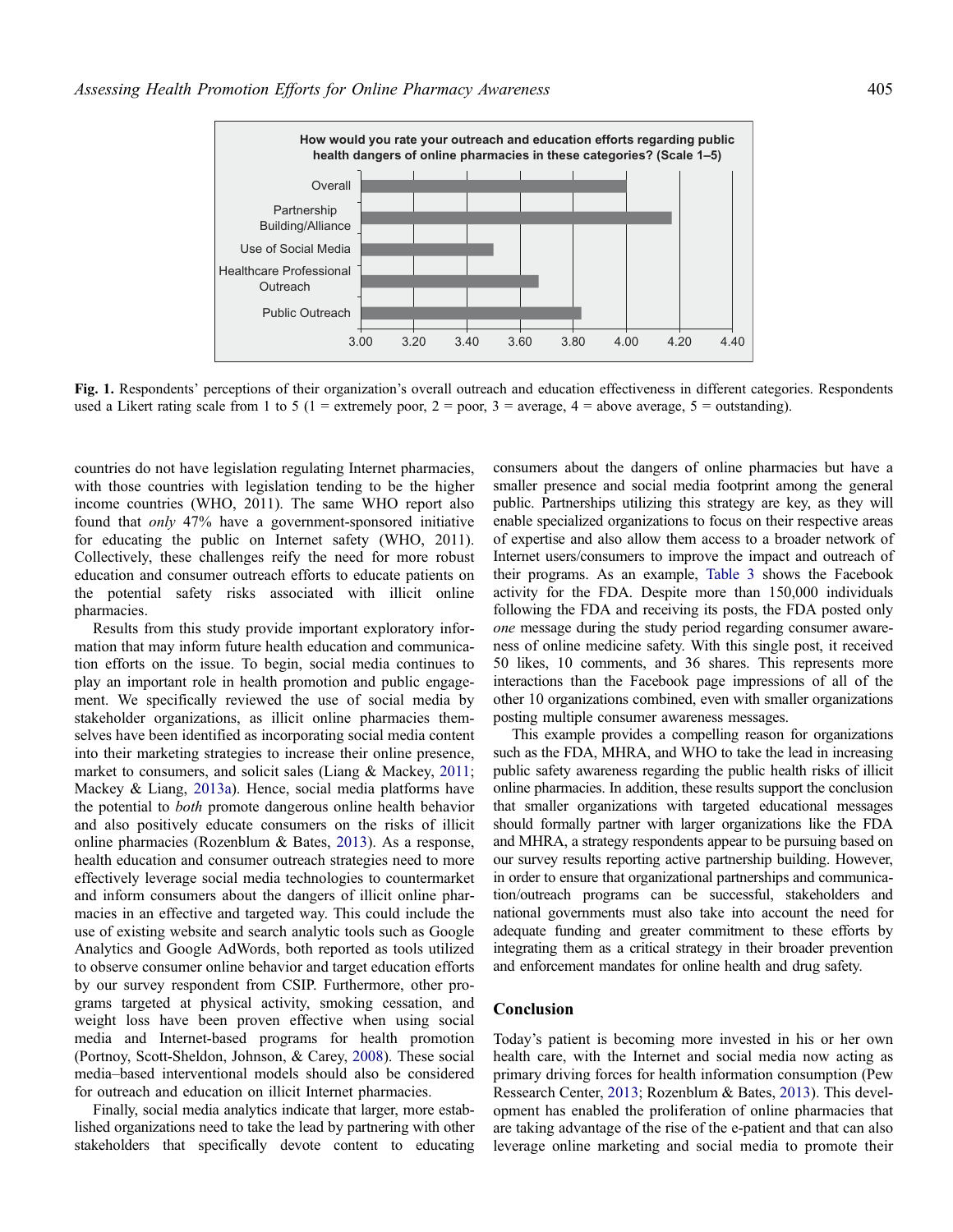<span id="page-10-0"></span>suspect products and services. Although stakeholders identified as engaged in this global public health issue are making some attempts to educate the public on the dangers of illicit online pharmacies, this study indicates that their efforts may be limited because of a lack of strategic partnership on communication/outreach initiatives and an overall absence of media planning strategies. In response, in order for current health promotion activities related to illicit online pharmacies to be more effective, partnerships should be formed and maintained between the subject-specific organizations that actively focus on and create targeted content, such as ASOP and CSIP, and more well-established organizations such as the FDA, MHRA, and WHO that have a greater digital presence. In addition, beyond programmatic efforts, these larger organizations should also be more directly involved in raising awareness regarding the patient safety dangers of illicit online pharmacies through their own public engagement, creating and posting their own content, and leveraging their social media footprint. All organizations should also actively pursue the development and use of media planning strategies to ensure that their campaigns are effective and have the greatest potential to educate the public. As the world continues to embrace technology and the use of tools like social media to engage patients and consumers, so must education efforts when it comes to fighting the public health dangers of illicit online pharmacies.

#### Acknowledgments

Allison Anderson (AA) and Tim Mackey (TM) jointly conceived the study; AA, TM, Amir Attaran, and Bryan Liang (BL) jointly wrote the article; AA, TM, Amir Attaran, and BL jointly edited the article All authors had full access to all of the data (including statistical reports and tables) in the study and can take responsibility for the integrity of the data and the accuracy of the data analysis.

### Conflict of Interest

Allison Anderson (AA) is currently employed as a part-time research advisor at the Alliance for Safe Online Pharmacies  $(ASOP)$ , a  $501(c)(4)$  social welfare organization engaged on the issue of illicit online pharmacies and an organization reviewed in this study. Tim Mackey (TM) is a noncompensated member of the ASOP academic advisory panel and is also the recipient of a pilot research grant awarded by ASOP for a research project unrelated to and completely independent of this study. Both AA and TM had no involvement with ASOP when the research was first conducted and first submitted to this journal. Bryan Liang (BL) and TM have been reimbursed for travel to a Partnership for Safe Medicines (PSM) annual meeting during the past 3 years. PSM is a nonprofit membership, dues-driven organization of nonprofit public, private, academic, and patient entities supporting drug supply safety and was an organization reviewed in this study. The researchers are independent of the organizations, and none of these organizations had any role or input in the study. There was no involvement of anyone other than the authors in the conception, design, collection, planning, conduct, analysis, interpretation, writing, and discussion to submit this work. The authors report no other financial relationships with any organizations that might have an interest in the submitted work.

#### Funding

Tim Mackey and Amir Attaran received funding from the Canadian Social Sciences and Humanities Research Council in support of this research and greatly acknowledge this support.

#### ORCID

Tim K. Mackey **D<http://orcid.org/0000-0002-2191-7833>** 

#### References

- Cicero, T. J., & Ellis, M. S. (2012). Health outcomes in patients using noprescription online pharmacies to purchase prescription drugs. Journal of Medical Internet Research, 14(6), e174. doi:[10.2196/jmir.2236](http://dx.doi.org/10.2196/jmir.2236)
- Fittler, A., Bösze, G., & Botz, L. (2013). Evaluating aspects of online medication safety in long-term follow-up of 136 Internet pharmacies: Illegal rogue online pharmacies flourish and are long-lived. Journal of Medical Internet Research, 15(9), e199. doi:[10.2196/jmir.2606](http://dx.doi.org/10.2196/jmir.2606)
- Institute of Medicine. (2013, February 13). Countering the problem of falsified and substandard drugs. Retrieved from [http://www.iom.edu/](http://www.iom.edu/Reports/2013/Countering-the-Problem-of-Falsified-and-Substandard-Drugs.aspx) [Reports/2013/Countering-the-Problem-of-Falsified-and-Substandard-](http://www.iom.edu/Reports/2013/Countering-the-Problem-of-Falsified-and-Substandard-Drugs.aspx)[Drugs.aspx](http://www.iom.edu/Reports/2013/Countering-the-Problem-of-Falsified-and-Substandard-Drugs.aspx)
- International Telecommunication Union. (2013, February). The world in 2013: ICT facts and figures. Retrieved from [https://www.itu.int/en/](https://www.itu.int/en/ITU-D/Statistics/Documents/facts/ICTFactsFigures2013-e.pdf) [ITU-D/Statistics/Documents/facts/ICTFactsFigures2013-e.pdf](https://www.itu.int/en/ITU-D/Statistics/Documents/facts/ICTFactsFigures2013-e.pdf)
- Interpol. (n.d.). Operations. Retrieved from [http://www.interpol.int/Crime](http://www.interpol.int/Crime-areas/Pharmaceutical-crime/Operations/Operation-Storm)[areas/Pharmaceutical-crime/Operations/Operation-Storm](http://www.interpol.int/Crime-areas/Pharmaceutical-crime/Operations/Operation-Storm)
- Interpol. (2014, May 22). Thousands of illicit online pharmacies shut down in the largest-ever global operation targeting fake medicines. Retrieved from <http://www.interpol.int/News-and-media/News/2014/N2014-089>
- Jena, A. B., Goldman, D. P., Foster, S. E., & Califano, J. A. (2011). Prescription medication abuse and illegitimate Internet-based pharmacies. Annals of Internal Medicine, 155(12), 848–850. doi:[10.7326/0003-](http://dx.doi.org/10.7326/0003-4819-155-12-201112200-00008) [4819-155-12-201112200-00008](http://dx.doi.org/10.7326/0003-4819-155-12-201112200-00008)
- Liang, B. A., & Mackey, T. (2009). Searching for safety: Addressing search engine, website, and provider accountability for illicit online drug sales. American Journal of Law & Medicine, 35(1), 125–184.
- Liang, B. A., & Mackey, T. (2011). Prevalence and global health implications of social media in direct-to-consumer drug advertising. Journal of Medical Internet Research, 13(3), e64. doi:[10.2196/jmir.1775](http://dx.doi.org/10.2196/jmir.1775)
- Mackey, T. K., & Liang, B. A. (2011). The global counterfeit drug trade: Patient safety and public health risks. Journal of Pharmaceutical Sciences, 100(11), 4571–4579. doi:[10.1002/jps.22679](http://dx.doi.org/10.1002/jps.22679)
- Mackey, T. K., & Liang, B. A. (2013a). Global reach of direct-to-consumer advertising using social media for illicit online drug sales. Journal of Medical Internet Research, 15(5), e105. doi:[10.2196/jmir.2610](http://dx.doi.org/10.2196/jmir.2610)
- Mackey, T. K., & Liang, B. A. (2013b). Pharmaceutical digital marketing and governance: Illicit actors and challenges to global patient safety and public health. Globalization and Health, 9(1), 45. doi:[10.1186/](http://dx.doi.org/10.1186/1744-8603-9-45) [1744-8603-9-45](http://dx.doi.org/10.1186/1744-8603-9-45)
- Mackey, T. K., Liang, B. A., Kohler, J. C., & Attaran, A. (2014). Health domains for sale: The need for global health Internet governance. Journal of Medical Internet Research, 16(3), e62. doi:[10.2196/jmir.3276](http://dx.doi.org/10.2196/jmir.3276)
- Mackey, T. K., Liang, B. A., & Strathdee, S. A. (2013). Digital social media, youth, and nonmedical use of prescription drugs: The need for reform. Journal of Medical Internet Research, 15(7), e143. doi:[10.2196/jmir.2464](http://dx.doi.org/10.2196/jmir.2464)
- National Association of Boards of Pharmacy. (2011, July 28). NABP issues rogue online pharmacy public health alert. Retrieved from [http://www.nabp.net/news/nabp-issues-rogue-online-pharmacy-public](http://www.nabp.net/news/nabp-issues-rogue-online-pharmacy-public-health-alert/)[health-alert/](http://www.nabp.net/news/nabp-issues-rogue-online-pharmacy-public-health-alert/)